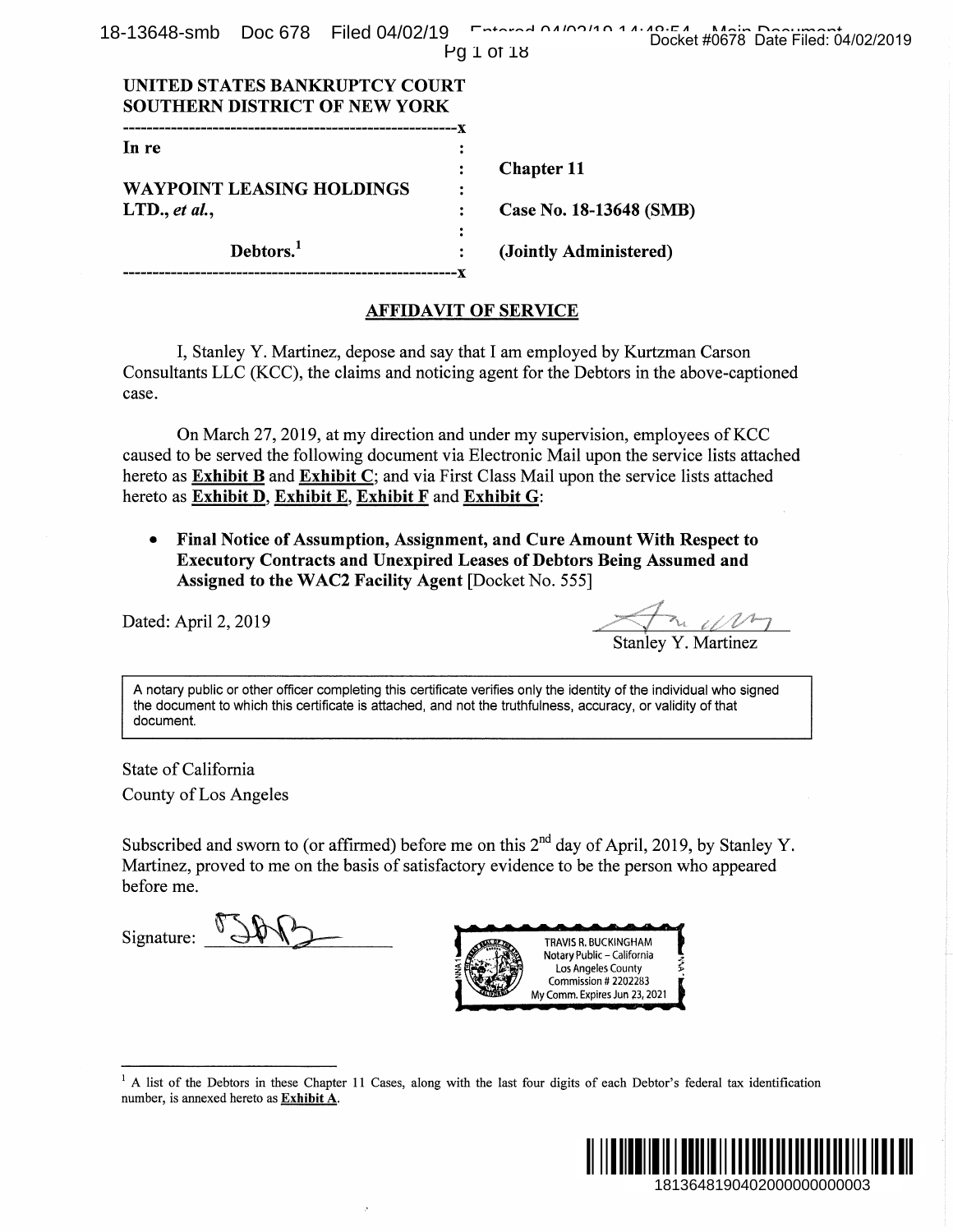## Exhibit A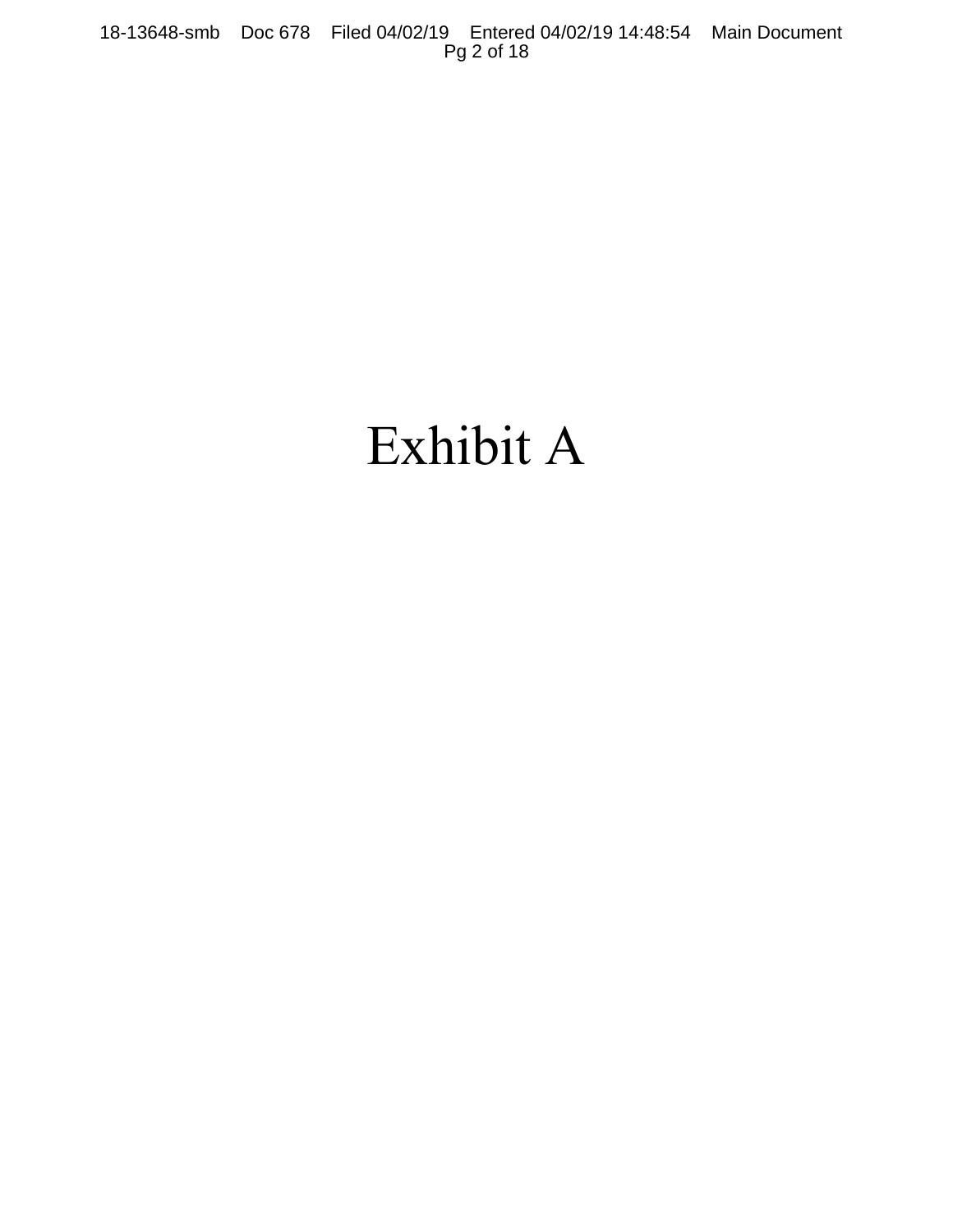## **Exhibit A**

### **Debtors**

| <b>Debtor</b>                             | Last 4<br>Digits of<br>Tax ID<br><b>Number</b> | <b>Debtor</b>                                  | Last 4<br>Digits of<br><b>Tax ID</b><br><b>Number</b> |
|-------------------------------------------|------------------------------------------------|------------------------------------------------|-------------------------------------------------------|
| Waypoint Leasing Holdings Ltd.            | 2899                                           | <b>MSN 760682 Trust</b>                        | N/A                                                   |
| Waypoint Leasing (Luxembourg)<br>S.à r.l. | 7041                                           | <b>MSN 920022 Trust</b>                        | N/A                                                   |
| Waypoint Leasing (Ireland)<br>Limited     | 6600                                           | <b>MSN 920062 Trust</b>                        | N/A                                                   |
| Waypoint Asset Co 10 Limited              | 2503                                           | <b>MSN 920125 Trust</b>                        | N/A                                                   |
| MSN 2826 Trust                            | N/A                                            | <b>MSN 9229 AS</b>                             | 7652                                                  |
| MSN 2879 Trust                            | N/A                                            | Waypoint Asset Co 3A Limited                   | 6687                                                  |
| Waypoint Asset Co 11 Limited              | 3073                                           | <b>MSN 41371 Trust</b>                         | N/A                                                   |
| <b>MSN 2905 Trust</b>                     | N/A                                            | Waypoint Asset Euro 1A Limited                 | 9804                                                  |
| Waypoint Asset Co 14 Limited              | 1585                                           | MSN 4466 Trust                                 | N/A                                                   |
| Waypoint Asset Co 15 Limited              | 1776                                           | MSN 4469 Trust                                 | N/A                                                   |
| Waypoint Asset Co 3 Limited               | 3471                                           | MSN 6655 Trust                                 | N/A                                                   |
| AE Helicopter (5) Limited                 | N/A                                            | Waypoint Leasing (Luxembourg)<br>Euro S.à r.l. | 8928                                                  |
| AE Helicopter (6) Limited                 | N/A                                            | Waypoint Asset Co 1A Limited                   | 1208                                                  |
| <b>MSN 31141 Trust</b>                    | N/A                                            | Waypoint Leasing Labuan 1A<br>Limited          | 2299                                                  |
| <b>MSN 31492 Trust</b>                    | $\rm N/A$                                      | Waypoint Asset Co 1C Limited                   | 0827                                                  |
| MSN 36458 Trust                           | N/A                                            | Waypoint Asset Co 1D Limited                   | 7018                                                  |
| <b>MSN 760543 Trust</b>                   | N/A                                            | Waypoint Asset Co 1F Limited                   | 6345                                                  |
| <b>MSN 760551 Trust</b>                   | N/A                                            | Waypoint Asset Co 1G Limited                   | 6494                                                  |
| <b>MSN 760581 Trust</b>                   | N/A                                            | Waypoint Asset Co 1H Limited                   | 7349                                                  |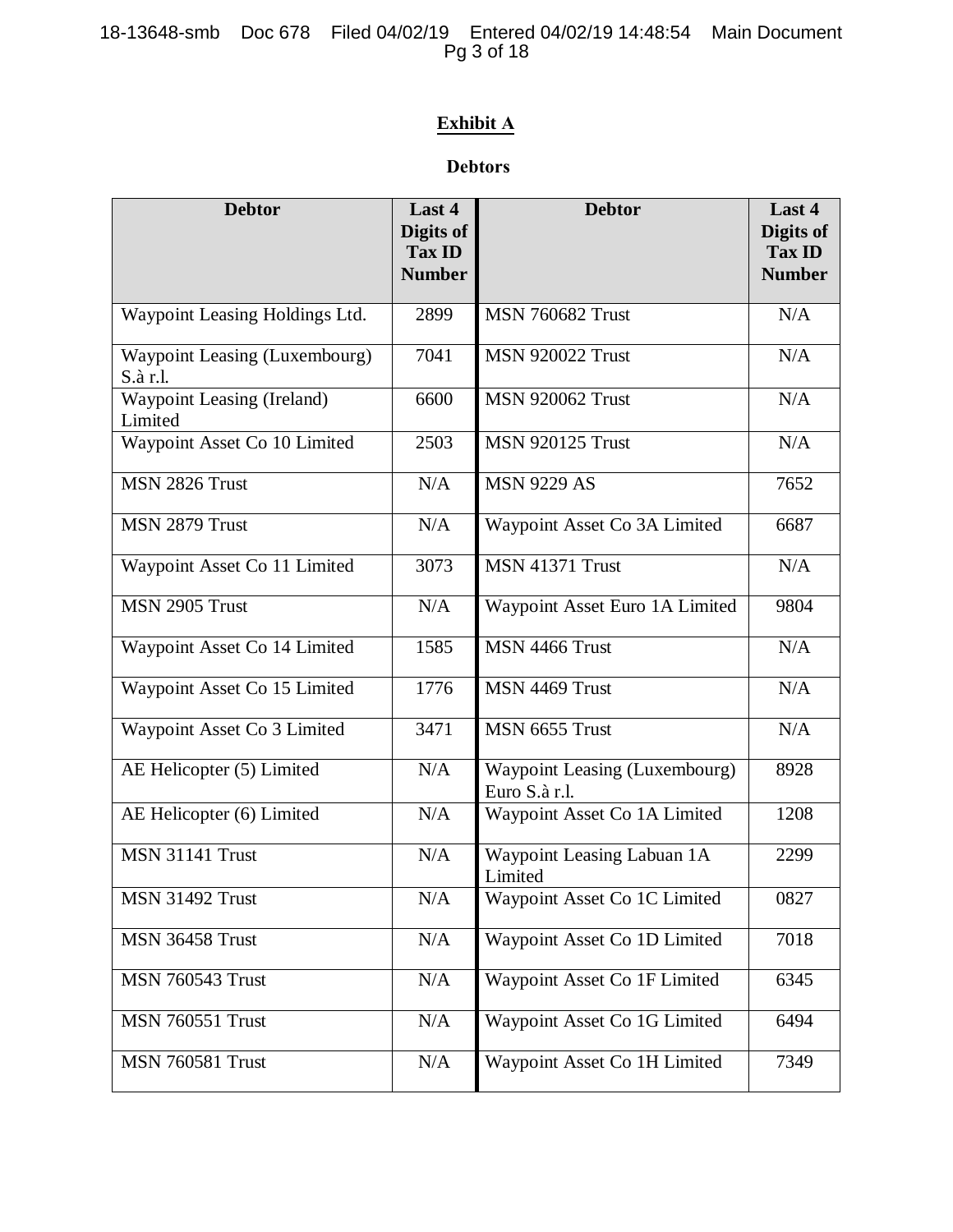| <b>Debtor</b>                         | Last 4<br>Digits of<br>Tax ID<br><b>Number</b> | <b>Debtor</b>                  | Last 4<br>Digits of<br><b>Tax ID</b><br><b>Number</b> |
|---------------------------------------|------------------------------------------------|--------------------------------|-------------------------------------------------------|
| <b>MSN 760628 Trust</b>               | N/A                                            | Waypoint Asset Co 1J Limited   | 7729                                                  |
| <b>MSN 760631 Trust</b>               | N/A                                            | <b>MSN 20159 Trust</b>         | N/A                                                   |
| MSN 6658 Trust                        | N/A                                            | Waypoint Asset Funding 6 LLC   | 4964                                                  |
| Waypoint 760626 Business Trust        | N/A                                            | Waypoint Asset Co 7 Limited    | 9689                                                  |
| MSN 7152 Trust                        | N/A                                            | Waypoint Asset Euro 7A Limited | 2406                                                  |
| MSN 7172 Trust                        | N/A                                            | Waypoint Asset Co 8 Limited    | 2532                                                  |
| Waypoint Asset Funding 3 LLC          | 4960                                           | <b>MSN 31041 Trust</b>         | N/A                                                   |
| Waypoint Asset Malta Ltd              | 5348                                           | <b>MSN 31203 Trust</b>         | N/A                                                   |
| Waypoint Leasing Labuan 3A<br>Limited | 8120                                           | <b>MSN 31578 Trust</b>         | N/A                                                   |
| Waypoint Leasing UK 3A Limited        | 0702                                           | <b>MSN 760617 Trust</b>        | N/A                                                   |
| Waypoint Asset Co 4 Limited           | 0301                                           | <b>MSN 760624 Trust</b>        | N/A                                                   |
| Waypoint Asset Co 5 Limited           | 7128                                           | <b>MSN 760626 Trust</b>        | N/A                                                   |
| MSN 1251 Trust                        | N/A                                            | <b>MSN 760765 Trust</b>        | N/A                                                   |
| <b>MSN 14786 Trust</b>                | N/A                                            | <b>MSN 920063 Trust</b>        | N/A                                                   |
| MSN 2047 Trust                        | N/A                                            | <b>MSN 920112 Trust</b>        | N/A                                                   |
| MSN 2057 Trust                        | N/A                                            | Waypoint 206 Trust             | N/A                                                   |
| Waypoint Asset Co 5B Limited          | 2242                                           | Waypoint 407 Trust             | N/A                                                   |
| Waypoint Leasing UK 5A Limited        | 1970                                           | Waypoint Asset Euro 1B Limited | 3512                                                  |
| Waypoint Asset Co 6 Limited           | 8790                                           | Waypoint Asset Euro 1C Limited | 1060                                                  |
| <b>MSN 31042 Trust</b>                | N/A                                            | <b>MSN 20012 Trust</b>         | N/A                                                   |
| <b>MSN 31295 Trust</b>                | N/A                                            | <b>MSN 20022 Trust</b>         | N/A                                                   |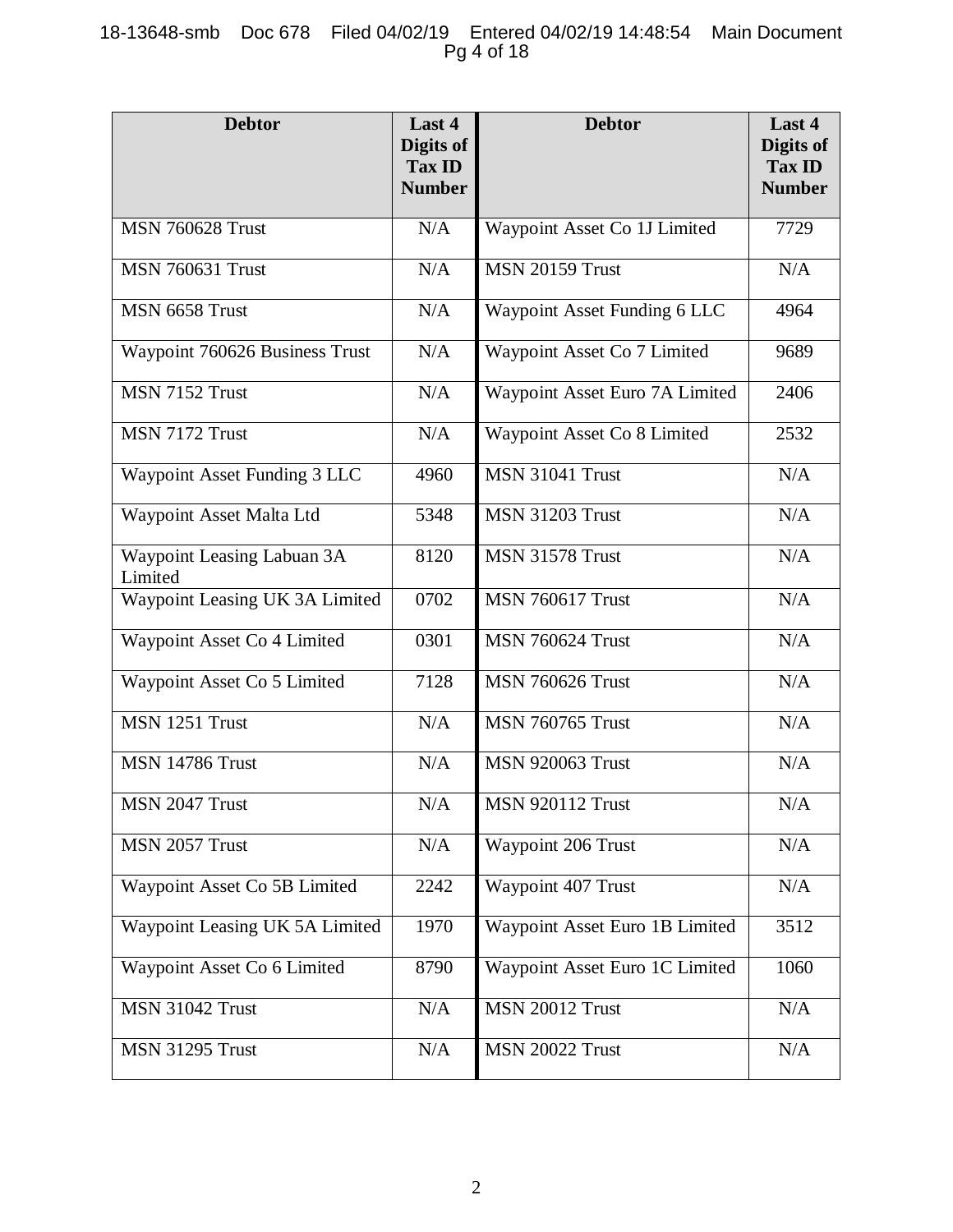| <b>Debtor</b>                                               | Last 4<br>Digits of<br>Tax ID<br><b>Number</b> | <b>Debtor</b>                               | Last 4<br>Digits of<br><b>Tax ID</b><br><b>Number</b> |
|-------------------------------------------------------------|------------------------------------------------|---------------------------------------------|-------------------------------------------------------|
| <b>MSN 31308 Trust</b>                                      | N/A                                            | <b>MSN 20025 Trust</b>                      | N/A                                                   |
| <b>MSN 920119 Trust</b>                                     | N/A                                            | <b>MSN 920113 Trust</b>                     | N/A                                                   |
| Waypoint Asset Funding 8 LLC                                | 4776                                           | <b>Waypoint Asset Co Germany</b><br>Limited | 5557                                                  |
| Waypoint Leasing UK 8A Limited                              | 2906                                           | <b>MSN 31046 Trust</b>                      | N/A                                                   |
| Waypoint Leasing US 8A LLC                                  | 8080                                           | <b>MSN 41511 Trust</b>                      | N/A                                                   |
| <b>Waypoint Asset Company</b><br>Number 1 (Ireland) Limited | 6861                                           | <b>MSN 760608 Trust</b>                     | N/A                                                   |
| Waypoint Asset Euro 1D Limited                              | 1360                                           | <b>MSN 89007 Trust</b>                      | N/A                                                   |
| Waypoint Asset Co 1L Limited                                | 2360                                           | <b>MSN 920141 Trust</b>                     | N/A                                                   |
| Waypoint Asset Co 1M Limited                                | 5855                                           | <b>MSN 920152 Trust</b>                     | N/A                                                   |
| Waypoint Asset Co 1N Limited                                | 3701                                           | <b>MSN 920153 Trust</b>                     | N/A                                                   |
| Waypoint Asset Euro 1G Limited                              | 4786                                           | <b>MSN 920273 Trust</b>                     | N/A                                                   |
| Waypoint Asset Funding 1 LLC                                | 7392                                           | <b>MSN 920281 Trust</b>                     | N/A                                                   |
| Waypoint Leasing UK 1B Limited                              | 0592                                           | MSN 9205 Trust                              | N/A                                                   |
| Waypoint Leasing UK 1C Limited                              | 0840                                           | MSN 9229 Trust                              | N/A                                                   |
| <b>Waypoint Asset Company</b><br>Number 2 (Ireland) Limited | 7847                                           | <b>MSN 920030 Trust</b>                     | N/A                                                   |
| Waypoint 2916 Business Trust                                | N/A                                            | Waypoint Asset Funding 2 LLC                | 7783                                                  |
| <b>MSN 31431 Trust</b>                                      | N/A                                            | Waypoint Asset Co 1K Limited                | 2087                                                  |
| <b>MSN 760734 Trust</b>                                     | N/A                                            | <b>Waypoint Leasing Services LLC</b>        | 8965                                                  |
| <b>MSN 920024 Trust</b>                                     | N/A                                            |                                             |                                                       |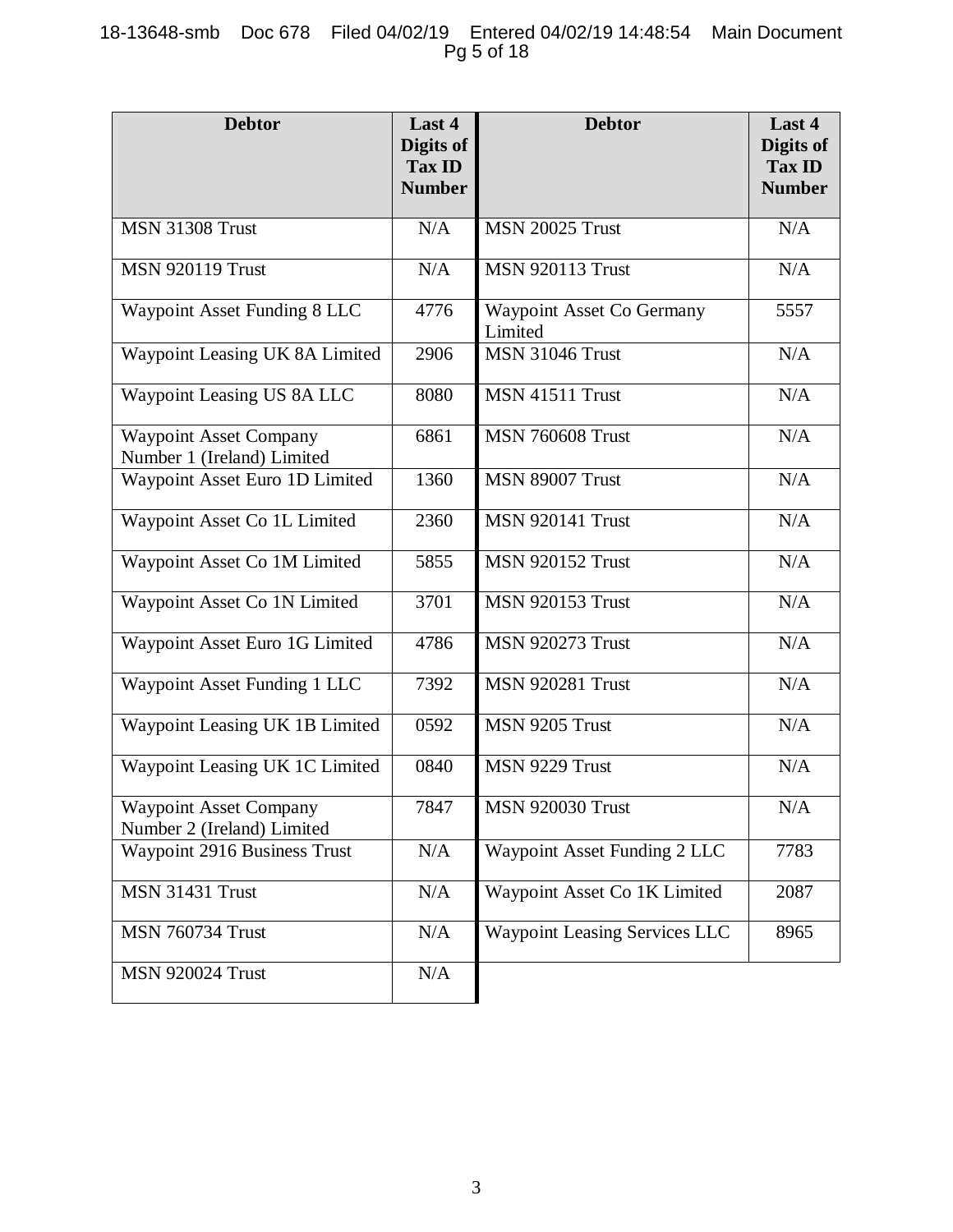# Exhibit B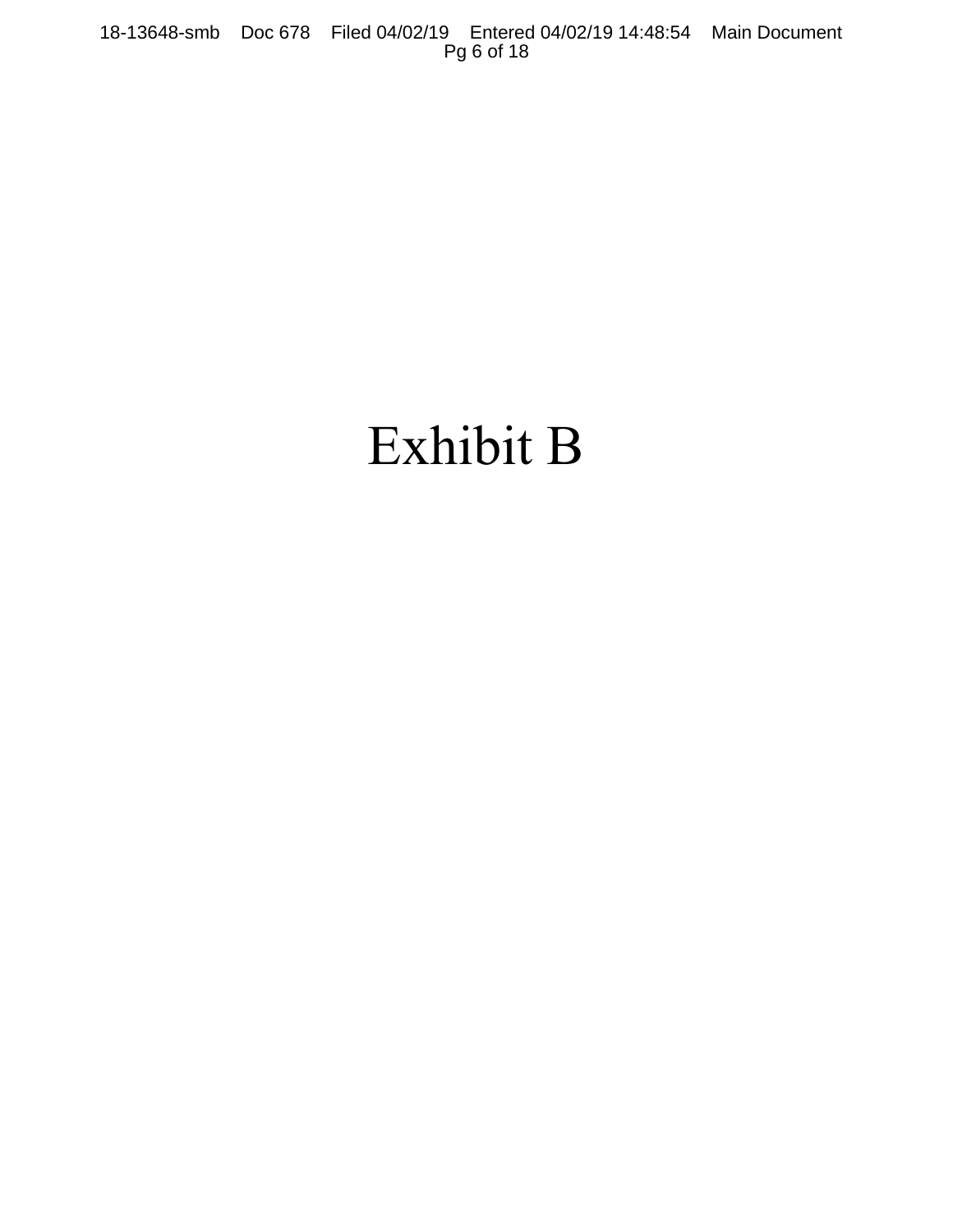| 'a 7 of 18<br><b>EXhibit B</b> |  |
|--------------------------------|--|
| Master Service List            |  |

| <b>DESCRIPTION</b>                                                     | <b>COMPANY</b>                                       | <b>CONTACT</b>                   | <b>EMAIL</b>                         |
|------------------------------------------------------------------------|------------------------------------------------------|----------------------------------|--------------------------------------|
|                                                                        |                                                      |                                  |                                      |
| Attorneys for Wells Fargo Bank,                                        |                                                      |                                  |                                      |
| National Association, as administrative                                |                                                      |                                  |                                      |
| agent under that certain Credit                                        |                                                      |                                  |                                      |
| Agreement, dated as of April 16, 2014,                                 |                                                      |                                  |                                      |
| and that certain Note Purchase                                         |                                                      |                                  |                                      |
| Agreement, dated as of July 29, 2015;                                  |                                                      |                                  | rdailey@akingump.com;                |
| Steering Committee of WAC Lenders;                                     | Akin Gump Strauss Hauer &                            | Atnn Renee M Dailey and          | renee.dailey@akingump.com;           |
| <b>WAC 8 Noteholders</b>                                               | Feld LLP                                             | Katherine L Lindsay              | kate.lindsay@akingump.com            |
|                                                                        | Akin Gump Strauss Hauer &                            |                                  |                                      |
| Counsel to the WAC 8 Noteholders                                       | Feld LLP                                             | Attn David H Botter              | dbotter@akingump.com                 |
|                                                                        |                                                      |                                  |                                      |
| Attorneys for SunTrust Bank, as                                        |                                                      |                                  |                                      |
| administrative agent under that certain                                |                                                      |                                  |                                      |
| Amended and Restated Credit                                            |                                                      |                                  |                                      |
| Agreement, dated as of November 8,                                     |                                                      |                                  |                                      |
| 2013, and that certain Amended and                                     |                                                      |                                  |                                      |
| Restated Credit Agreement, dated as of                                 |                                                      |                                  |                                      |
| April 28, 2017                                                         | Alston & Bird LLP                                    | Antone Little                    | antone.little@alston.com             |
|                                                                        |                                                      |                                  |                                      |
| Attorneys for SunTrust Bank, as                                        |                                                      |                                  |                                      |
| administrative agent under that certain                                |                                                      |                                  |                                      |
| Amended and Restated Credit                                            |                                                      |                                  |                                      |
| Agreement, dated as of November 8,                                     |                                                      |                                  |                                      |
| 2013, and that certain Amended and                                     |                                                      |                                  |                                      |
| Restated Credit Agreement, dated as of                                 |                                                      |                                  | john.weiss@alston.com;               |
| April 28, 2017                                                         | Alston & Bird LLP                                    | John Weiss and William Hao       | william.hao@alston.com               |
| Attorneys for SunTrust Bank, as                                        |                                                      |                                  |                                      |
|                                                                        |                                                      |                                  |                                      |
| administrative agent under that certain<br>Amended and Restated Credit |                                                      |                                  |                                      |
| Agreement, dated as of November 8,                                     |                                                      |                                  |                                      |
| 2013, and that certain Amended and                                     |                                                      |                                  |                                      |
| Restated Credit Agreement, dated as of                                 |                                                      |                                  |                                      |
| April 28, 2017; Steering Committee of                                  |                                                      | Rick Blumen, David Wender,       | rick.blumen@alston.com;              |
| <b>WAC Lenders</b>                                                     | Alston & Bird LLP                                    | Alex Clamon                      | david.wender@alston.com              |
|                                                                        |                                                      |                                  | jay.hopkins@ankura.com;              |
|                                                                        |                                                      | Jay Hopkins, Michael Fey, Lisa   | michael.fey@ankura.com;              |
| <b>DIP</b> Agent                                                       | Ankura Trust Company, LLC                            | Price                            | Lisa.Price@ankura.com                |
| Counsel to NHV, A/S                                                    | Baker & Hostetler LLP                                | Bradley K. Jones                 | bkjones@bakerlaw.com                 |
| Counsel to NHV, A/S                                                    | Baker & Hostetler, LLP                               | Ferve Khan                       | fkhan@bakerlaw.com                   |
| Attorneys for Sumitomo Mitsui Banking                                  |                                                      |                                  |                                      |
| Corporation, Brussels Branch, as                                       |                                                      |                                  |                                      |
| administrative agent under that certain                                |                                                      |                                  | John.Howitt@CliffordChance.com;      |
| Credit Agreement, dated as of August                                   |                                                      |                                  | Jennifer.DeMarco@CliffordChance.com; |
| 2, 2017; Steering Committee of WAC                                     |                                                      | John Howitt, Jennifer DeMarco,   | Robert.Johnson@CliffordChance.com;   |
| Lenders                                                                | Clifford Chance US LLP                               | Robert Johnson, William P. Reily | william.reily@cliffordchance.com     |
| Counsel to CHC Helicopters                                             |                                                      |                                  |                                      |
| Netherlands B.V., Heli-One (Poland)                                    |                                                      |                                  |                                      |
| Sp. z o.o., and Heli-One Canada Inc.;                                  |                                                      |                                  |                                      |
| CHC Leasing S.A.R.L., CHC Leasing                                      |                                                      |                                  |                                      |
| (Ireland) DAC, CHC Helicopters                                         |                                                      |                                  |                                      |
| (Barbados) SRL, CHC Helicopters                                        |                                                      |                                  |                                      |
| (Barbados) Limited, and Heliworld                                      |                                                      |                                  |                                      |
| Leasing Limited                                                        | Debevoise & Plimpton LLP                             | Jasmine Ball                     | jball@debevoise.com                  |
| Attorneys for Airbus Helicopters                                       |                                                      |                                  |                                      |
| Financial Services Limited, as agent                                   |                                                      |                                  |                                      |
| under that certain Euro Term Loan                                      |                                                      |                                  |                                      |
| Facility Agreement, dated February 21,                                 |                                                      |                                  |                                      |
| 2017                                                                   | Dentons LLP                                          | Attn Lee P. Whidden              | lee.whidden@dentons.com              |
|                                                                        | Department of Justice US                             |                                  |                                      |
| US Department of Justice                                               | <b>Attorney General</b><br>Diserio Martin O'Connor & | Commercial Litigation Branch     | askdoj@usdoj.gov                     |
| Attorneys for 19 OKH LLC                                               | Castiglioni LLP                                      | Scott M Harington                | sharrington@dmoc.com                 |
|                                                                        |                                                      |                                  |                                      |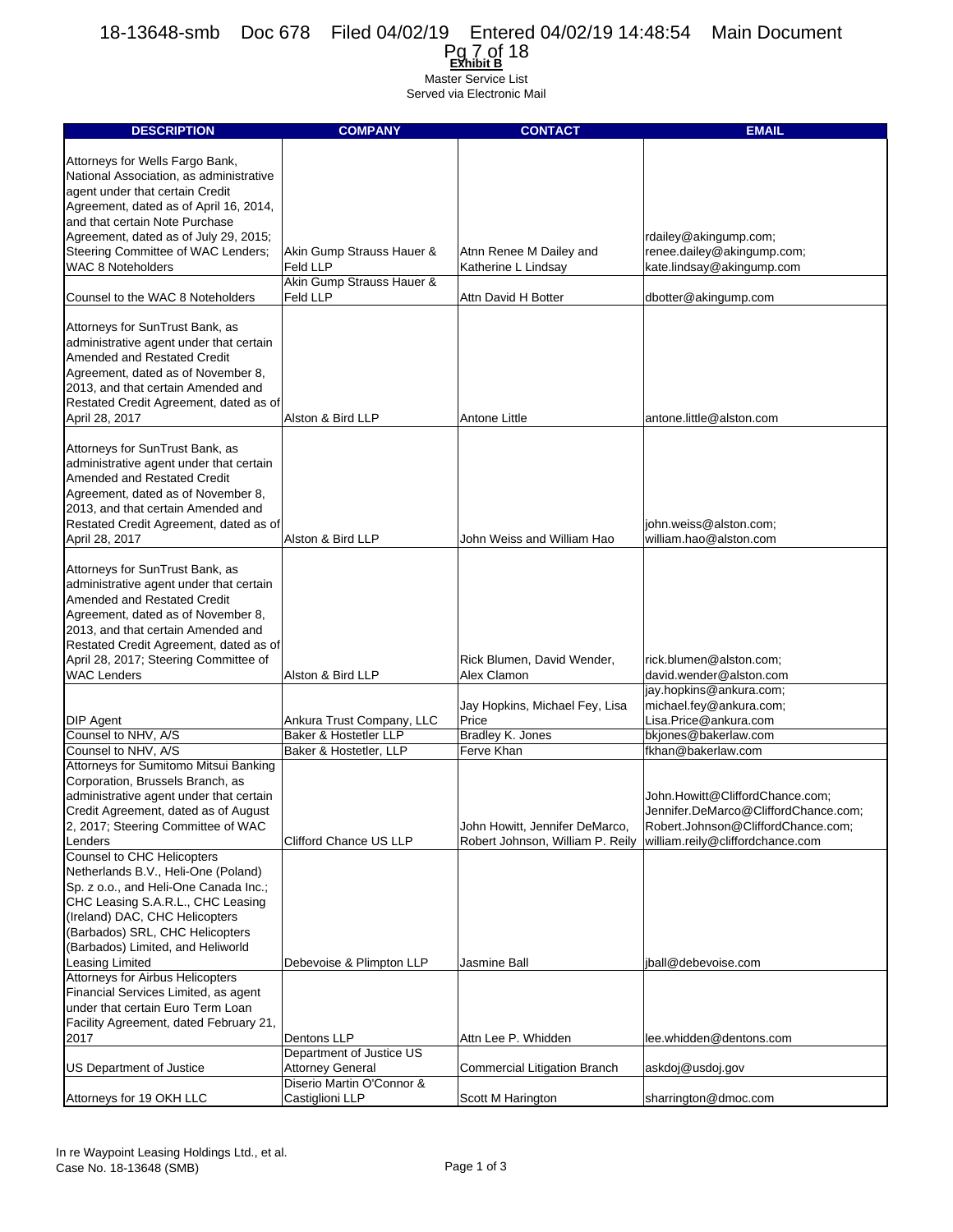

| <b>DESCRIPTION</b>                          | <b>COMPANY</b>                | <b>CONTACT</b>                                            | <b>EMAIL</b>                                                   |
|---------------------------------------------|-------------------------------|-----------------------------------------------------------|----------------------------------------------------------------|
|                                             |                               |                                                           | wbenzija@halperinlaw.net;                                      |
|                                             |                               | Walter Benzija, Scott A. Ziluck                           | jgoldberg@halperinlaw.net;                                     |
|                                             | Halperin Battaglia Benzija,   |                                                           |                                                                |
| Counsel for Edward Washecka                 | L.L.P                         | and Julie Dyas Goldberg                                   | sziluck@halperinlaw.net                                        |
|                                             |                               | Kathryn A. Coleman and Erin E.                            | katie.coleman@hugheshubbard.com;                               |
| Counsel for 1st Source Bank                 | Hughes Hubbard & Reed LLP     | Diers                                                     | erin.diers@hugheshubbard.com                                   |
| <b>Counsel for Fortress Credit Advisors</b> |                               |                                                           |                                                                |
| <b>LLC</b>                                  | Kirkland & Ellis LLP          | Christopher T Greco PC                                    | christopher.greco@kirkland.com                                 |
|                                             | Macquarie Rotorcraft Leasing  |                                                           | Stephen.Cook@macquarie.com;                                    |
| Attorneys for Macquarie                     | <b>Holdings Limited</b>       | Stephen Cook and Tim Durham                               | Tim.Durham@macquarierail.com                                   |
|                                             |                               |                                                           |                                                                |
| Attorneys for Wells Fargo Bank,             |                               |                                                           |                                                                |
| National Association, as administrative     |                               |                                                           |                                                                |
| agent under that certain Credit             |                               |                                                           |                                                                |
|                                             |                               |                                                           |                                                                |
| Agreement, dated as of April 16, 2014,      |                               |                                                           |                                                                |
| and that certain Note Purchase              |                               |                                                           |                                                                |
| Agreement, dated as of July 29, 2015;       |                               | Attn Frederick D Hyman, Scott                             | fhyman@mayerbrown.com;                                         |
| Steering Committee of WAC Lenders           | Mayer Brown LLP               | Zemser, and Christine A Walsh                             | cwalsh@mayerbrown.com                                          |
|                                             |                               |                                                           |                                                                |
| Attorneys for BNP Paribas, as               |                               |                                                           |                                                                |
| administrative agent under that certain     |                               |                                                           |                                                                |
| Credit Agreement, dated as of August        |                               |                                                           | szemser@mayerbrown.com;                                        |
| 6, 2014; Steering Committee of WAC          |                               | Scott Zemser, George Miller,                              | gmiller@mayerbrown.com;                                        |
| Lenders; Glas Trust Company LLC             | Mayer Brown LLP               | <b>Brian Trust</b>                                        | btrust@mayerbrown.com                                          |
| Counsel to Steering Committee of            |                               |                                                           |                                                                |
| WAC Lenders; Steering Committee of          |                               |                                                           | ddunne@milbank.com;                                            |
| Certain Prepetition Lenders and DIP         |                               | Dennis F Dunne, Tyson M                                   | tlomazow@milbank.com;                                          |
| Lenders                                     | Milbank LLP                   | Lomazow, Michael W Price                                  | mprice@milbank.com                                             |
| Attorneys for Bank of Utah, as              |                               |                                                           |                                                                |
|                                             |                               |                                                           |                                                                |
| administrative agent under that certain     |                               |                                                           |                                                                |
| Credit Agreement, dated as of March         |                               |                                                           |                                                                |
| 23, 2015; Steering Committee of WAC         |                               | Attn Howard S. Beltzer and                                | howard.beltzer@nortonrosefulbright.com;                        |
| Lenders                                     | Norton Rose Fulbright US LLP  | James A. Copeland                                         | james.copeland@nortonrosefulbright.com                         |
| Attorneys for Macquarie PF Inc. and         |                               | Chris Dickerson and Nathan                                | chrisdickerson@paulhastings.com;                               |
| Macquarie PF LLC                            | Paul Hastings LLP             | Gimpel                                                    | nathangimpel@paulhastings.com                                  |
| Attorneys for creditor Pryor Cashman        |                               | Andrew S. Richmond and Conrad arichmond@pryorcashman.com; |                                                                |
| <b>LLP</b>                                  | Pryor Cashman LLP             | K. Chiu                                                   | cchiu@pryorcashman.com                                         |
|                                             |                               |                                                           |                                                                |
| Counsel for Emerald Heath Designated        |                               |                                                           |                                                                |
| Activity Company, Kings Forest S.a.r.l.,    |                               |                                                           |                                                                |
| <b>Emerald Meadow Designated Activity</b>   |                               |                                                           |                                                                |
| Company, Queens Gate S.a.r.l.,              |                               |                                                           |                                                                |
| <b>Emerald Moor Designated Activity</b>     | Quinn Emanuel Urquhart &      |                                                           | ericwinston@quinnemanuel.com;                                  |
| Company, and Rathgar S.a.r.l.               | Sullivin LLP                  |                                                           | Eric Winston and Bennett Murphy bennettmurphy@quinnemanuel.com |
|                                             |                               |                                                           |                                                                |
| Counsel for Emerald Heath Designated        |                               |                                                           |                                                                |
| Activity Company, Kings Forest S.a.r.l.,    |                               |                                                           |                                                                |
| <b>Emerald Meadow Designated Activity</b>   |                               |                                                           |                                                                |
| Company, Queens Gate S.a.r.l.,              |                               |                                                           |                                                                |
| <b>Emerald Moor Designated Activity</b>     | Quinn Emanuel Urquhart &      |                                                           |                                                                |
|                                             |                               |                                                           |                                                                |
| Company, and Rathgar S.a.r.l.               | Sullivin LLP                  | Kaitlin Sheehan                                           | kaitlinsheehan@quinnemanuel.com                                |
| <b>Counsel for Siemens Financial</b>        |                               |                                                           |                                                                |
| Services, Inc.                              | Reed Smith LLP                | Chrystal P. Mauro                                         | cmauro@reedsmith.com                                           |
| <b>Counsel for Siemens Financial</b>        |                               |                                                           |                                                                |
| Services, Inc.                              | Reed Smith LLP                | Claudia Z. Springer                                       | cspringer@reedsmith.com                                        |
| Securities and Exchange Commission          | Securities and Exchange       |                                                           |                                                                |
| Headquarters                                | Commission                    | <b>Attn General Counsel</b>                               | SECBankruptcy-OGC-ADO@SEC.GOV                                  |
|                                             | Securities and Exchange       |                                                           |                                                                |
| Securities and Exchange Commission          | <b>Commission NY Regional</b> | Andrew Calamari Regional                                  |                                                                |
| New York Regional Office                    | Office                        | Director                                                  | bankruptcynoticeschr@sec.gov                                   |
| Counsel for OHI Finance II S.A., Omni       |                               |                                                           |                                                                |
| Helicopters International, S.A and          |                               |                                                           |                                                                |
| OMNI Taxi Aereo, S.A.                       | Squire Patton Boggs (US) LLP  | Christopher J. Giaimo                                     | Christopher.giaimo@squirepb.com                                |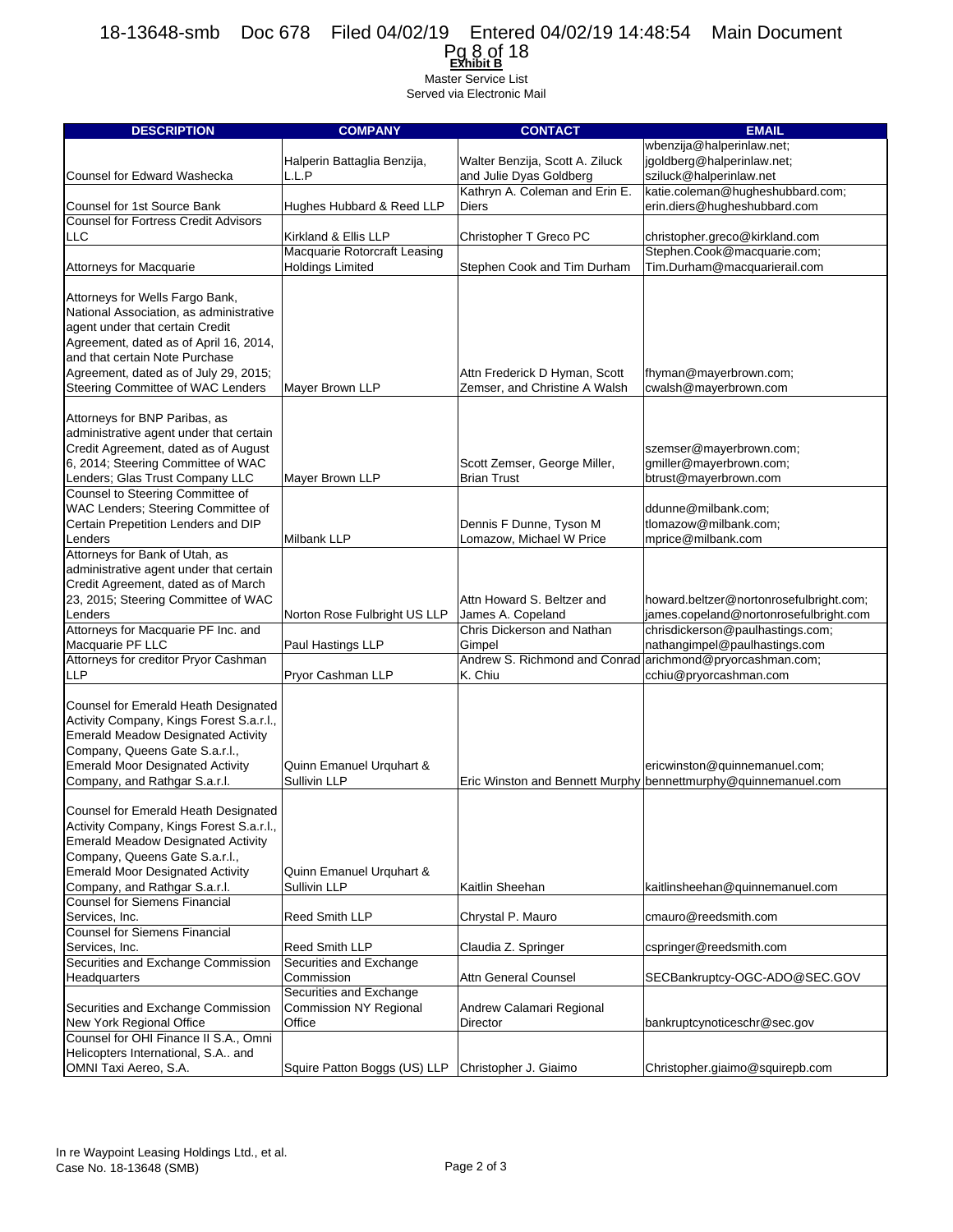#### **Exhibit B** Pg 9 of 18Master Service List

| <b>DESCRIPTION</b>                      | <b>COMPANY</b>                         | <b>CONTACT</b>                                           | <b>EMAIL</b>                |
|-----------------------------------------|----------------------------------------|----------------------------------------------------------|-----------------------------|
| Counsel to Banc of America Credit       |                                        |                                                          |                             |
| Products, Inc., Cross Ocean AGG         |                                        |                                                          | dfliman@stroock.com;        |
| Company I, Deutsche Bank AG             |                                        | Daniel A. Fliman, Erez E. Gilad,                         | egilad@stroock.com;         |
| Cayman Islands Branch and Royal         |                                        | Emily L. Kuznick, Matthew G.                             | ekuznick@stroock.com;       |
| <b>Bank of Canada</b>                   | Stroock & Stroock & Lavan LLP Garofalo |                                                          | mgarofalo@stroock.com       |
| Attorneys for Lombard North Central     |                                        |                                                          |                             |
| PLC, as administrative agent under that |                                        |                                                          |                             |
| certain Credit Agreement, dated as of   |                                        | Andrew G Dietderich, Brian D                             | kranzleya@sullcrom.com;     |
| March 24, 2016; Steering Committee of   |                                        | Glueckstein, and Alexa J                                 | dietdericha@sullcrom.com;   |
| <b>WAC Lenders</b>                      | Sullivan & Cromwell LLP                | Kranzley                                                 | aluecksteinb@sullcrom.com   |
| Attorneys for Lombard North Central     |                                        |                                                          |                             |
| PLC, as administrative agent under that |                                        |                                                          |                             |
| certain Credit Agreement, dated as of   |                                        |                                                          |                             |
| March 24, 2016; Steering Committee of   |                                        | Christopher J. Howard, Presley L. howardcj@sullcrom.com; |                             |
| <b>WAC Lenders</b>                      | Sullivan & Cromwell LLP                | Warner                                                   | warnerp@sullcrom.com        |
| Attorneys for Lombard North Central     |                                        |                                                          |                             |
| PLC, as administrative agent under that |                                        |                                                          |                             |
| certain Credit Agreement, dated as of   |                                        |                                                          |                             |
| March 24, 2016; Steering Committee of   |                                        |                                                          |                             |
| <b>WAC Lenders</b>                      | Sullivan & Cromwell LLP                | Mark French                                              | frenchm@sullcrom.com        |
|                                         |                                        | Office of the United States                              |                             |
| <b>US Trustee</b>                       | US Department of Justice               | Trustee                                                  | andrea.b.schwartz@usdoj.gov |
|                                         |                                        |                                                          | GKass@VedderPrice.com;      |
| <b>Attorneys for Macquarie</b>          | Vedder Price P.C.                      | Geoffrey Kass and Douglas Lipke DLipke@VedderPrice.com   |                             |
| Attorneys for KeyBank N.A., as          |                                        |                                                          |                             |
| administrative agent under that certain |                                        |                                                          |                             |
| <b>Amended and Restated Credit</b>      |                                        |                                                          |                             |
| Agreement, dated as of March 30,        |                                        |                                                          |                             |
| 2018; Steering Committee of WAC         |                                        |                                                          |                             |
| Lenders                                 | VedderPrice                            | Michael E. Draz                                          | mdraz@vedderprice.com       |
| Attorneys for KeyBank N.A., as          |                                        |                                                          |                             |
| administrative agent under that certain |                                        |                                                          |                             |
| <b>Amended and Restated Credit</b>      |                                        |                                                          |                             |
| Agreement, dated as of March 30,        |                                        |                                                          |                             |
| 2018; Macquarie Rotorcraft Leasing      |                                        |                                                          |                             |
| <b>Holdings Limited</b>                 | VedderPrice                            | Michael J. Edelman                                       | mjedelman@vedderprice.com   |
|                                         |                                        |                                                          |                             |
| Administrative agent under that certain |                                        |                                                          |                             |
| Credit Agreement, dated as of April 16, |                                        |                                                          |                             |
| 2014, and that certain Note Purchase    |                                        |                                                          |                             |
| Agreement, dated as of July 29, 2015;   |                                        |                                                          |                             |
| Steering Committee of WAC Lenders       | Wells Fargo Bank, N.A.                 | Attn William Fay                                         | bill.fay@wellsfargo.com     |
| Attorneys for the Sponsors (MSD         |                                        |                                                          |                             |
| Capital, L.P., Quantum Strategic        |                                        |                                                          |                             |
| Partners Ltd., and Cartesian Capital    |                                        | Attn Leonard Klingbaum, Jason                            | Iklingbaum@willkie.com;     |
| Group LLC)                              | Willkie Farr & Gallagher LLP           | Pearl                                                    | ipearl@willkie.com          |
| Counsel for DIP Agent Ankura Trust      |                                        | Carey D Schreiber and Bart                               | bpisella@winston.com;       |
| Company, LLC                            | Winston & Strawn LLP                   | Pisella                                                  | cschreiber@winston.com      |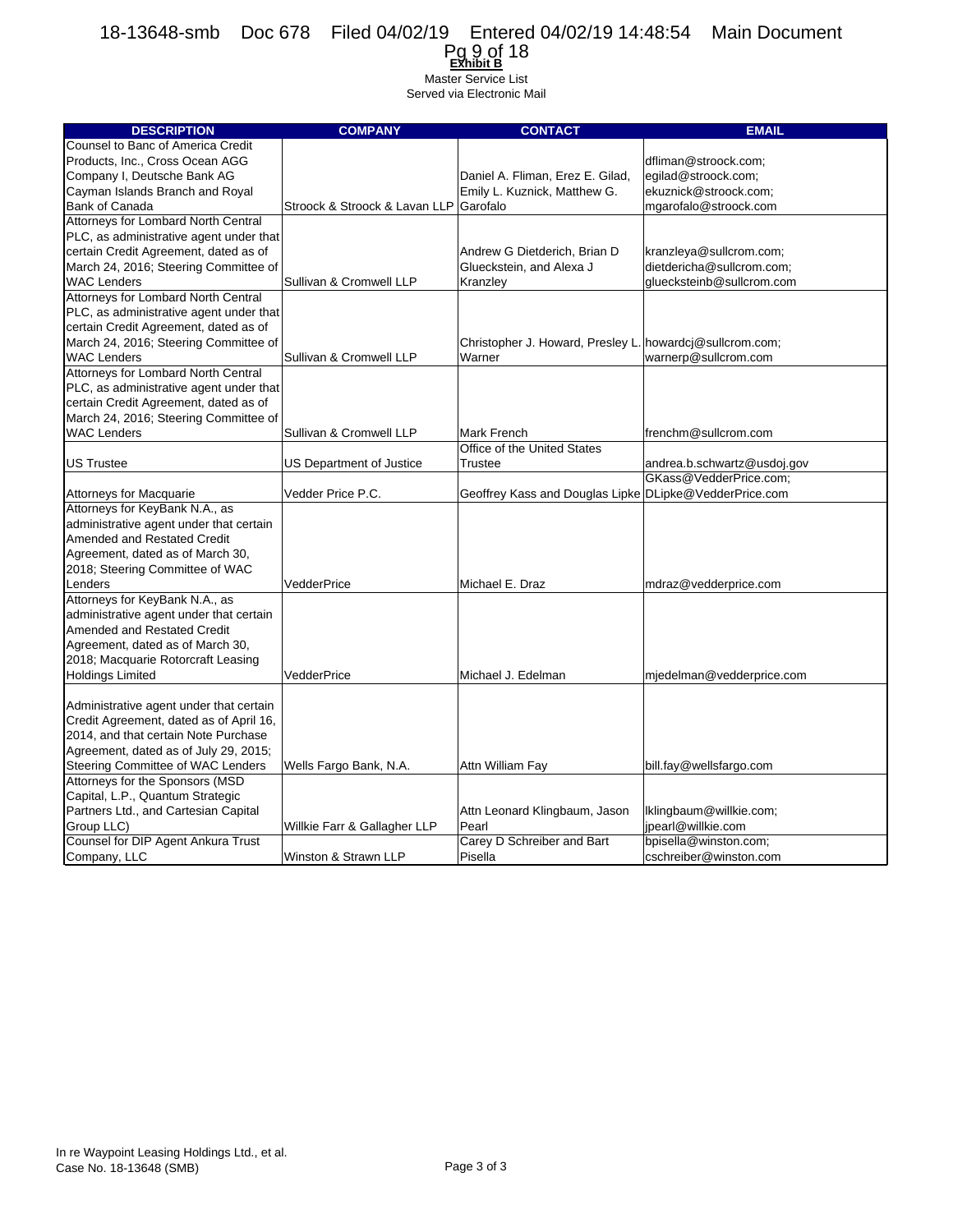## Exhibit C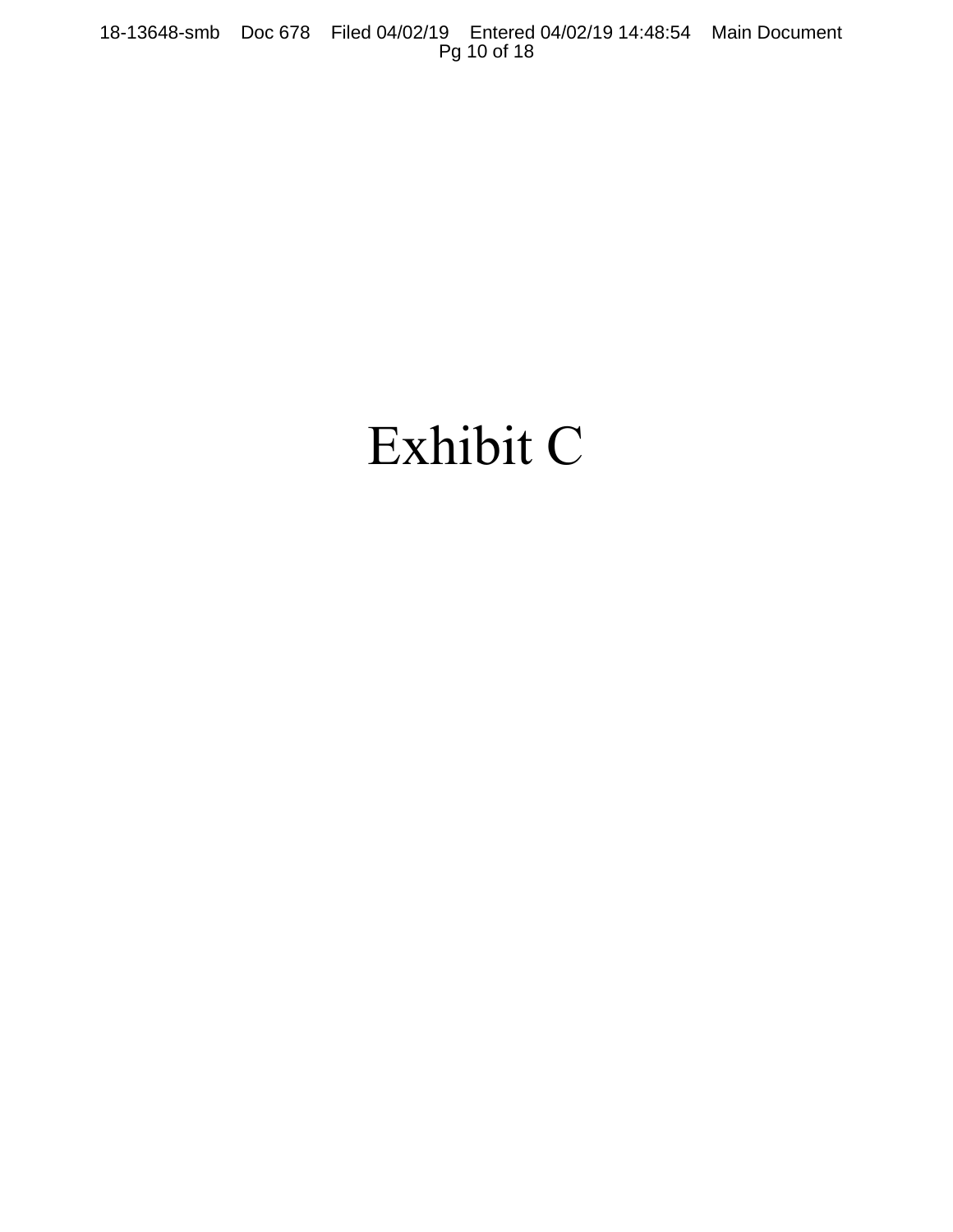**Exhibit C** Pg 11 of 18

Top 30 (including Top 20 Unsecured Creditors)

| <b>DESCRIPTION</b> | <b>COMPANY</b>                       | <b>CONTACT</b>              | <b>EMAIL</b>                           |
|--------------------|--------------------------------------|-----------------------------|----------------------------------------|
| Top 30             | AgustaWestland Malaysia Sdn. Bhd     | Mohd Asli Ummi Nadia        | umminadia.mohdasli@leonardocompany.com |
| Top 30             | Airbus Helicopters Deutchland GMBH   | Alain Vigneau               | alain.vigneau@airbus.com               |
| Top 30             | Al Tamimi & Company                  | Hanouf Al Juaid             | H.AlJuaid@tamimi.com                   |
| Top 30             | Alvarez & Marsal Securities, LLC     | George Varughese            | gvarughese@alvarezandmarsal.com        |
| Top 30             | Arendt & Medernach                   | Sandra Bitterkleit          | sandra.bitterkleit@arendt.com          |
| Top 30             | AS Aerospace                         | <b>Tammy Brazier</b>        | tammy.brazier@aerospacedesign.co.uk    |
| Top 30             | <b>Baker Donelson</b>                | Robert Van de Vuurst        | rvandevuurst@bakerdonelson.com         |
| Top 30             | Bel Air Aviation A/S                 | Dorte Juhl Petersen         | djp@belair.dk                          |
| Top 30             | Bird & Bird LLP                      | Paul Jones                  | ldnacccredcontrol@twobirds.com         |
| Top 30             | CHC Helicopters Netherlands BV       | Danielle Smeenk             | danielle.Smeenk@chcheli.com            |
| Top 30             | <b>DART</b> Aerospace                | Deirdre Kennedy             | dkennedy@dartaero.com                  |
| Top 30             | Dentons Rodyk & Davidson LLP         | Ray Chiang                  | ray.chiang@dentons.com                 |
| Top 30             | Dentons UK MEA LLP                   | Sarah Dyke                  | sarah.dyke@dentons.com                 |
| Top 30             | Eagle Copters Maintenance Ltd.       | Janice Dell                 | accountsreceivable@eaglecopters.com    |
| Top 30             | Felsberg Advogados                   | Kawana Tayla Serzoski Costa | KawanaCosta@felsberg.com.br            |
| Top 30             | Galaxy Aerospace                     | Abdul Rahman Samsudin       | aman@galaxyaerospace.my                |
| Top 30             | Goldman Sachs & Co.                  | Joseph Ryan                 | joseph.ryan@gs.com                     |
| Top 30             | Gowling WLG (UK) LLP                 | Lisa Buckland-Cuma          | Lisa.Buckland-Cuma@gowlingwlg.com      |
| Top 30             | Harris, St. Laurent & Chaudhry LLP   | Ewan W. Bolla               | ewbolla@sc-harris.com                  |
| Top 30             | Heli-One (Poland) SP. Z O.O.         | Alina Nowakowska            | Alina.Nowakowska@heli-one.com          |
| Top 30             | Heli-One Canada Inc.                 | Karen Rida                  | Karen.Rida@heli-one.ca                 |
| Top 30             | Holman Fenwick Willan LLP            | Zohar Zik                   | zohar.zik@hfw.com                      |
| Top 30             | <b>Hub Digital Limited</b>           | David Roberts               | locate@thedigitalhub.com               |
| Top 30             | Leonardo SPA                         | <b>Berardino Pietro</b>     | pietro.berardino@leonardocompany.com   |
| Top 30             | <b>Lombard North Central PLC</b>     | Allen Noad                  | Allen.Noad@Lombard.co.uk               |
| Top 30             | PLMJ Advocados SP RL                 | Nuno Luis Sapateiro         | nuno.luissapateiro@plmj.pt             |
| <b>Top 30</b>      | Pratt & Whitney                      | Santosh Kumar               | collections@pwc.ca                     |
| Top 30             | Rodrigo, Elias & Medrano Abogados    | Paola Razetto               | prm@estudiorodrigo.com                 |
| Top 30             | Velocity Insurance Group LLC         | <b>Colleen Yeomans</b>      | cyeomans@velocityins.com               |
| Top 30             | Wachtell, Lipton, Rosen and Katz LLP | Harold S. Novikoff          | hsnovikoff@wlrk.com                    |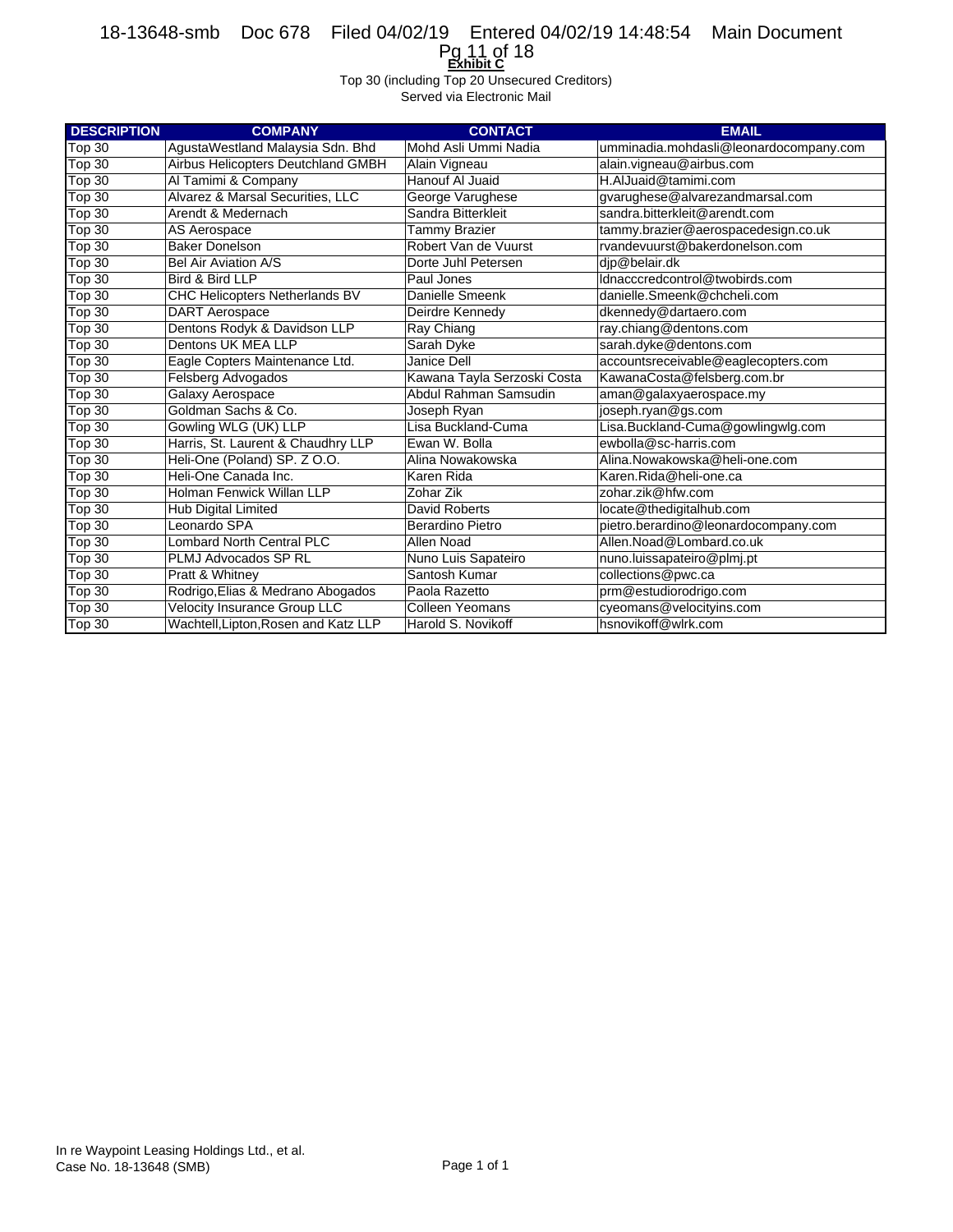# Exhibit D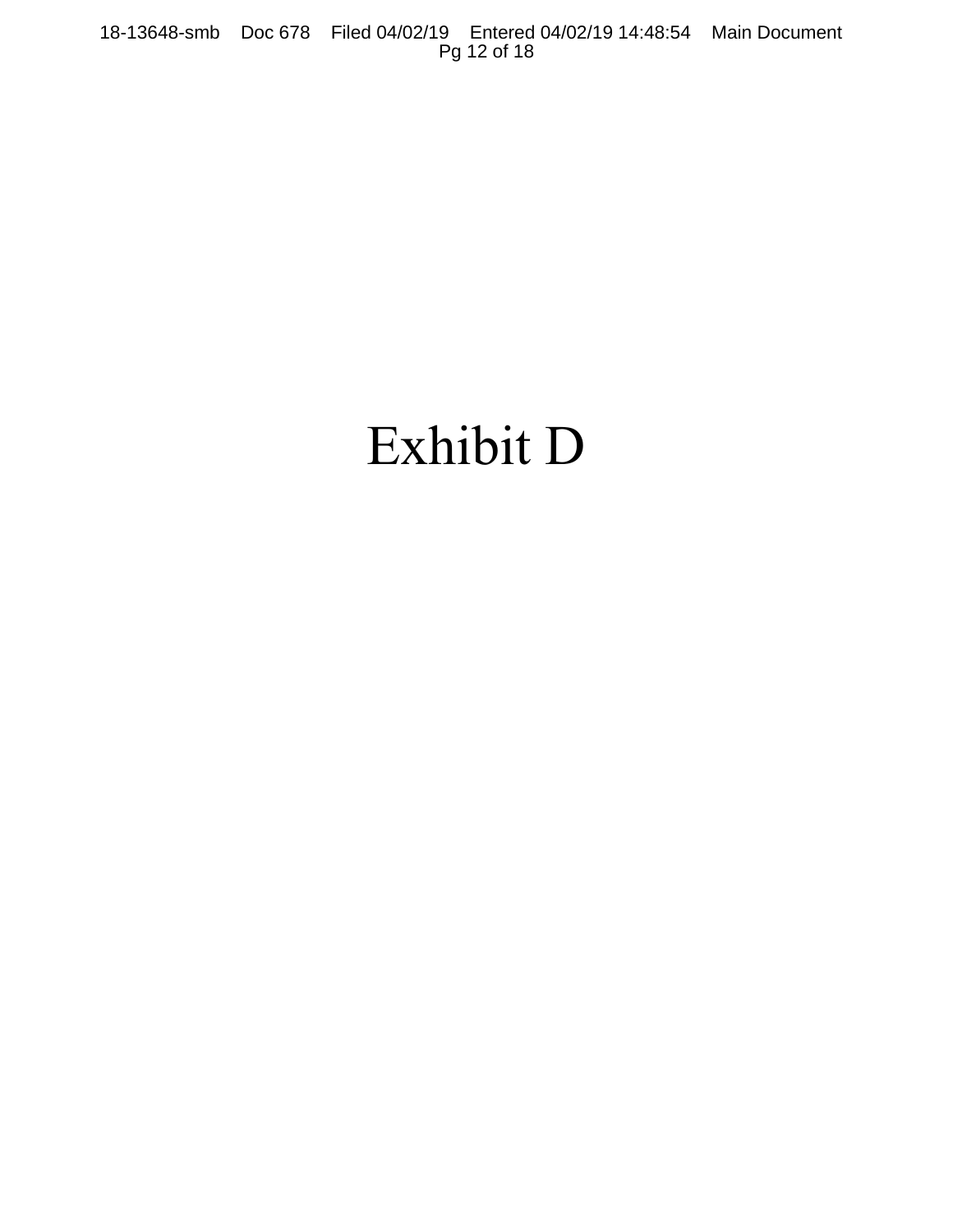#### **Exhibit D** Pg 13 of 18Master Service List Served via First Class Mail 18-13648-smb Doc 678 Filed 04/02/19 Entered 04/02/19 14:48:54 Main Document

| <b>DESCRIPTION</b>              | <b>COMPANY</b>                         | <b>CONTACT</b>             | <b>ADDRESS1</b>                              | <b>ADDRESS2</b> | <b>CITY</b>  | <b>STATE</b> | ZIP        |
|---------------------------------|----------------------------------------|----------------------------|----------------------------------------------|-----------------|--------------|--------------|------------|
| <b>Environmental Protection</b> |                                        |                            |                                              |                 |              |              |            |
| Agency (Regional)               | <b>Environmental Protection Agency</b> |                            | 290 Broadway                                 |                 | New York     | <b>NY</b>    | 10007-1866 |
| <b>Federal Communications</b>   | <b>Federal Communications</b>          |                            |                                              |                 |              |              |            |
| Commission                      | Commission                             |                            | 445 12th Street SW                           |                 | Washington   | DC           | 20554      |
|                                 |                                        | Centralized Insolvency     |                                              |                 |              |              |            |
| Internal Revenue Service        | Internal Revenue Service               | Operation                  | PO Box 7346                                  |                 | Philadelphia | <b>PA</b>    | 19101-7346 |
|                                 | Office of the NY Attorney              |                            |                                              |                 |              |              |            |
| New York Attorney General       | General                                | <b>Attorney General</b>    | 120 Broadway 24th Fl                         |                 | New York     | <b>NY</b>    | 10271      |
|                                 | Office of the NY Attorney              |                            |                                              |                 |              |              |            |
| New York Attorney General       | General                                | <b>Attorney General</b>    | The Capitol                                  |                 | Albany       | <b>NY</b>    | 12224-0341 |
| United States Attorney's        |                                        |                            |                                              |                 |              |              |            |
| <b>Office SDNY</b>              | Office of US Attorney SDNY             | Attn Tax & Bankruptcy Unit | 86 Chambers St. Third Floor                  |                 | New York     | <b>NY</b>    | 10007      |
|                                 |                                        |                            |                                              |                 |              |              |            |
| Secretary of the State          | Secretary of State                     | Division of Corporations   | 99 Washington Ave Ste 600   One Commerce Plz |                 | Albany       | <b>NY</b>    | 12231-0001 |
| Secretary of the State          | Secretary of State                     |                            | 123 William St                               |                 | New York     | <b>NY</b>    | 10038-3804 |
| <b>Counsel to Federal</b>       |                                        |                            |                                              |                 |              |              |            |
| Communications                  |                                        |                            |                                              |                 |              |              |            |
| Commission                      | US Department of Justice               | <b>Attorney General</b>    | 950 Pennsylvania Ave NW                      |                 | Washington   | DC           | 20530      |
| <b>Environmental Protection</b> | <b>US Environmental Protection</b>     | Office of General Counsel  |                                              |                 |              |              |            |
| Agency (US)                     | Agency                                 | 2310A                      | 1200 Pennsylvania Ave NW                     |                 | Washington   | DC           | 20460      |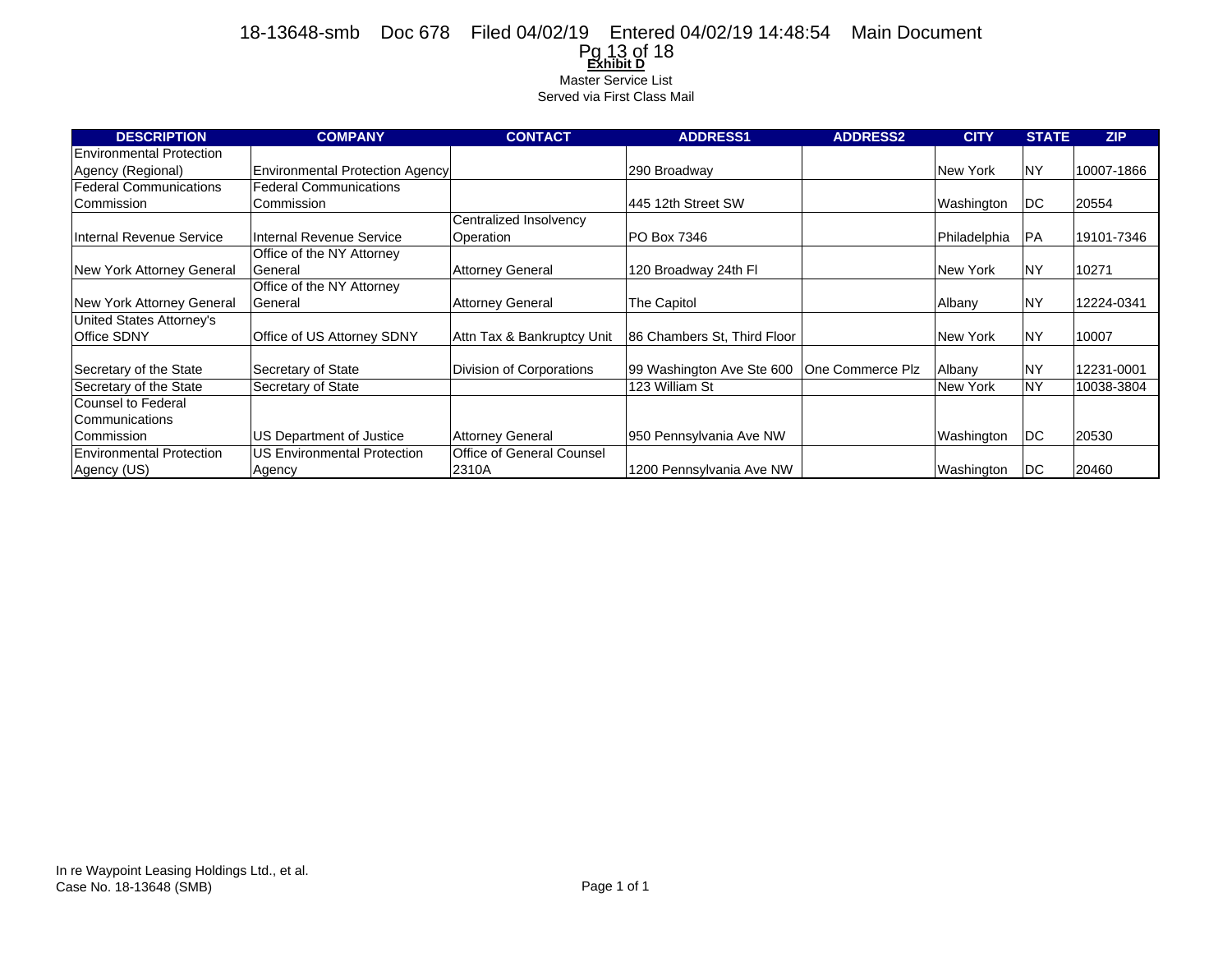# Exhibit E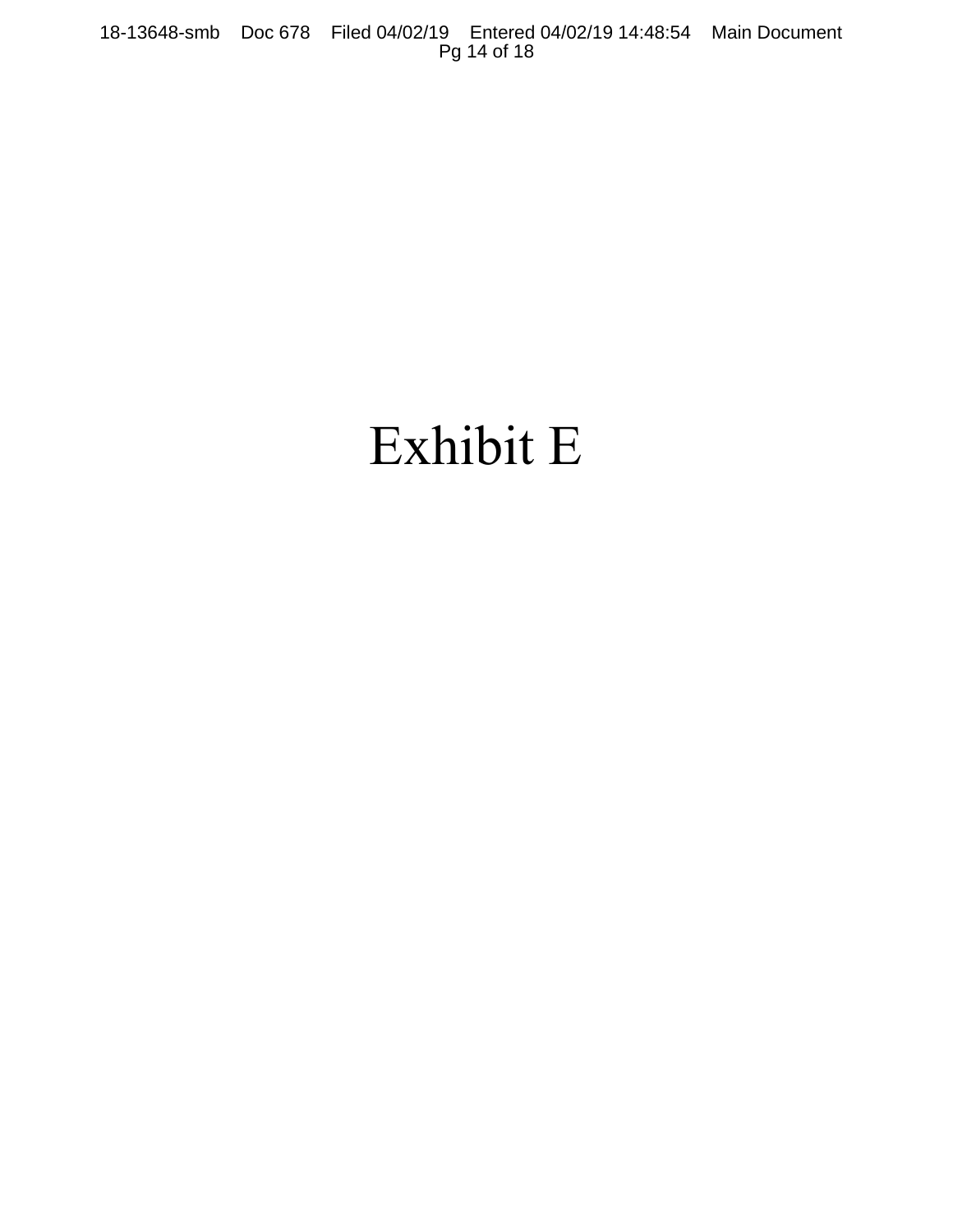### **<u>Exॅhibit E</u><br>Wells Fargo and Bank of Utah** 18-13648-smb Doc 678 Filed 04/02/19 Entered 04/02/19 14:48:54 Main Document Pg 15 of 18

Served via First Class Mail

| <b>COMPANY</b>                 | <b>CONTACT</b>       | <b>ADDRESS1</b>           | <b>ADDRESS2</b>        | <b>CITY</b>        | <b>STATE</b> | <b>ZIP</b> |
|--------------------------------|----------------------|---------------------------|------------------------|--------------------|--------------|------------|
|                                |                      | 200 E. South Temple Suite |                        |                    |              |            |
| <b>Bank of Utah</b>            | Michael Arsenault    | 210                       |                        | Salt Lake City     | UT           | 84111      |
| <b>Bank of Utah Experience</b> |                      | 200 East South Temple     |                        |                    |              |            |
| Service                        | Bank of Utah         | Suite 200                 | <b>Corporate Trust</b> | Salt Lake City     | UT           | 84111      |
|                                |                      | 260 North Charles         |                        |                    |              |            |
| <b>Wells Fargo</b>             |                      | <b>Lindbergh Drive</b>    |                        | Salt Lake City     | UT           | 84116-2812 |
| <b>Wells Fargo</b>             |                      | 420 Montgomery Street     |                        | San Francisco      | CA           | 94104      |
| <b>Wells Fargo Bank</b>        | <b>WF 8113</b>       | PO Box 1450               |                        | <b>Minneapolis</b> | ΜN           | 55485-8113 |
| Wells Fargo Bank, National     |                      | 299 South Main St. 5th    |                        |                    |              |            |
| Association                    | Kenneth (Ken) Childs | Floor                     |                        | Salt Lake City     | UT           | 84111      |
| Wells Fargo Bank, National     |                      |                           |                        |                    |              |            |
| Association                    | Sean Steininger      | 550 South Tryon 5th Floor |                        | Charlotte          | <b>NC</b>    | 28202      |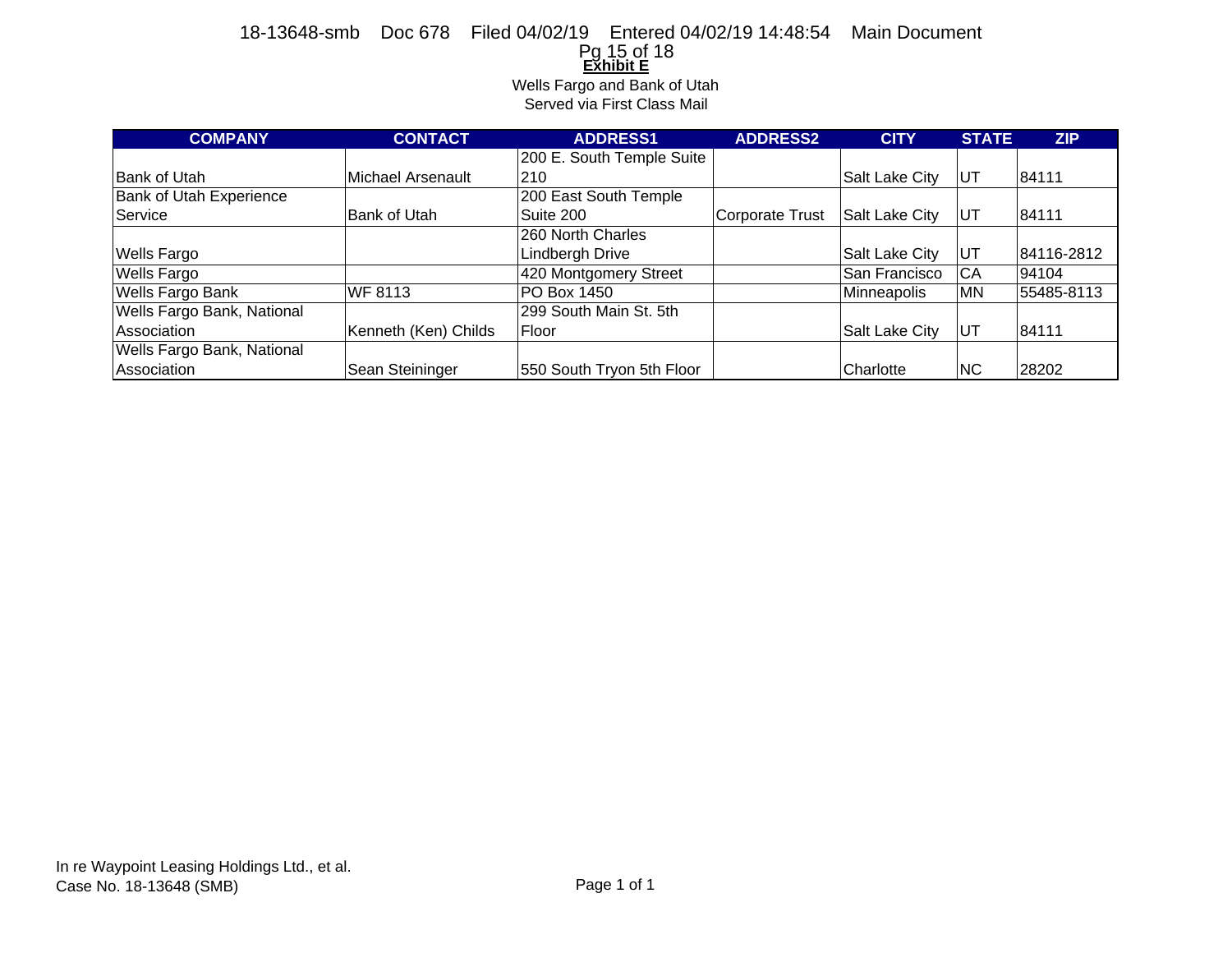# Exhibit F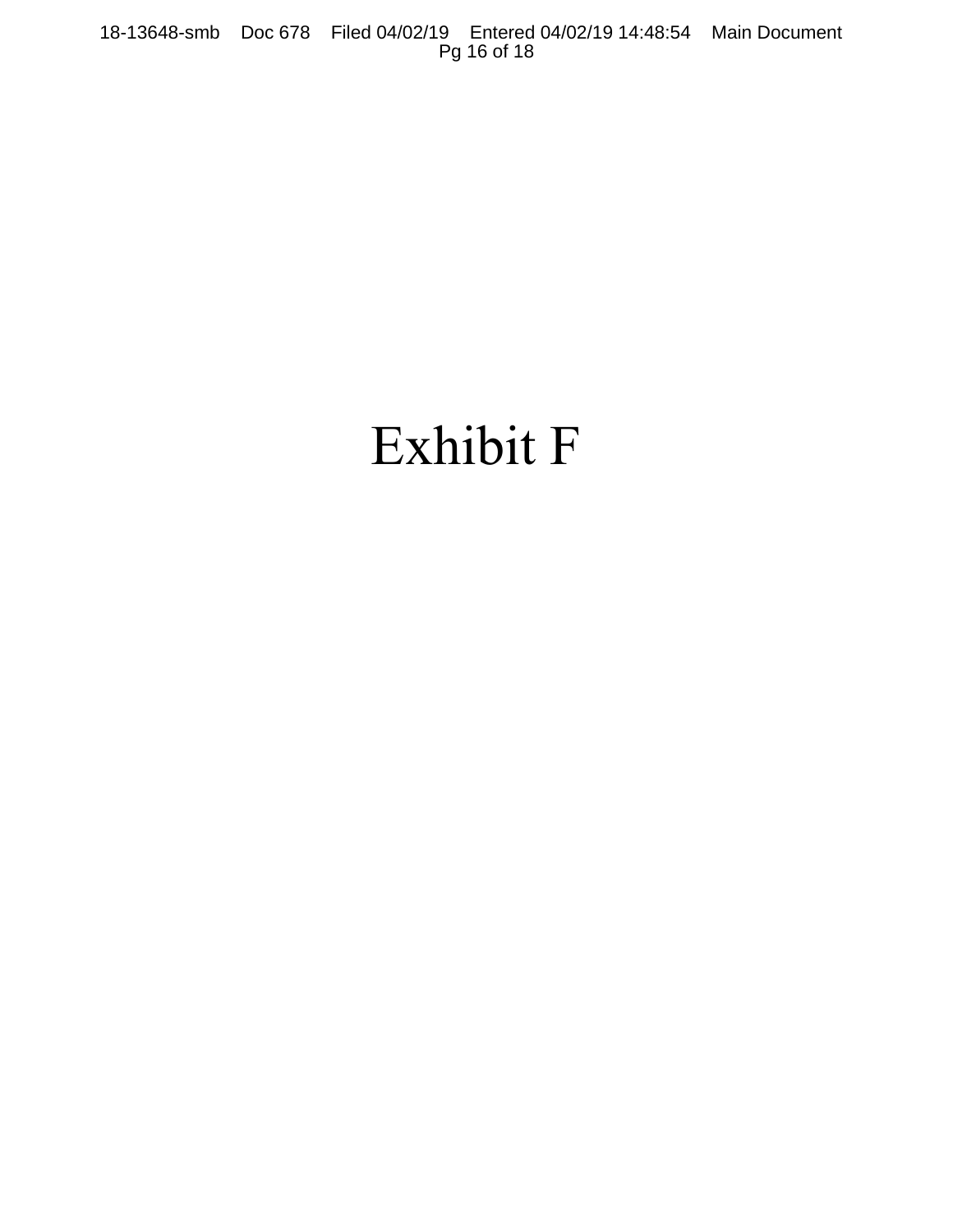### **Exhibit F** Pg 17 of 1818-13648-smb Doc 678 Filed 04/02/19 Entered 04/02/19 14:48:54 Main Document

Contract Counterparties (WAC 2) Served via First Class Mail

| <b>COMPANY</b>               | <b>CONTACT</b>                                      | <b>ADDRESS1</b>                            | <b>ADDRESS2</b>           | <b>ADDRESS3</b>    | <b>CITY</b>         | <b>STATE</b> | <b>ZIP</b>     | <b>COUNTRY</b> |
|------------------------------|-----------------------------------------------------|--------------------------------------------|---------------------------|--------------------|---------------------|--------------|----------------|----------------|
| <b>AIC Title Company</b>     |                                                     | 6350 W Reno Ave                            |                           |                    | Oklahoma City       | OK           | 73127          |                |
| CHC Leasing S.a r.I          | Okeoma Moronu                                       | 8-10 avenue de la Gare                     |                           |                    | Luxembourg          |              | L-1610         | Luxembourg     |
|                              |                                                     | 17A, Rue des Bains (Geiben                 |                           |                    |                     |              |                |                |
| ICHC LEASING S.A R.L.        | Attn Director                                       | House)                                     |                           |                    | Luxembourg          |              | $L-1212$       | Luxembourg     |
|                              |                                                     |                                            | 600 E. Las Colinas Blvd.  |                    |                     |              |                |                |
| CHC Leasing S.a r.l.         | <b>CHC Helicopter</b>                               | Attention Okeoma Moronu                    | Suite 1000                |                    | Irving              | ТX           | 75039          |                |
|                              |                                                     | Attention Okeoma Moronu and                | 6 East Law Colinas Blvd., |                    |                     |              |                |                |
| CHC Leasing S.A.R.L          | <b>CHC Helicopter</b>                               | Aoife Considine                            | 10th Flr                  |                    | Irving              | <b>TX</b>    | 75039          |                |
|                              |                                                     |                                            | CHC Leasing (Ireland)     | First Floor, 25 St |                     |              |                |                |
| CHC Leasing S.A.R.L          | <b>Heliworld Leasing Limited</b>                    | C/o Legal Department                       | <b>DAC</b>                | Stephens Green     | Dublin              |              |                | Ireland        |
|                              |                                                     |                                            |                           |                    |                     |              |                |                |
|                              |                                                     | Attention Okeoma Moronu and                | Cayman Corporate          |                    |                     |              |                |                |
| CHC Leasing S.A.R.L          | <b>Walkers Corporate Limited</b>                    | Aoife Considine                            | Centre, 27 Hospital Road  | George Town        | <b>Grand Cayman</b> |              | KYI-9008       | Cayman Islands |
| <b>CORPORATION SERVICE</b>   |                                                     | 1180 AVENUE OF THE                         |                           |                    |                     |              |                |                |
| <b>COMPANY</b>               |                                                     | AMERICAS SUITE 210                         |                           |                    | <b>NEW YORK</b>     | <b>NY</b>    | 10036-8401     |                |
| Eagle Copter Maintenance Ltd | Eagle Copters Attention JC                          |                                            |                           |                    |                     |              |                |                |
| (ECML)                       | Blandin                                             | <b>Ref WPL/NUH</b>                         | 823 McTavish Road NE      |                    | Calgary             | AB           | <b>T2E 7G9</b> | Canada         |
| <b>EagleCopters</b>          | Michael OReilly President                           | 823 McTavish Road NE                       |                           |                    | Calgary             | AB           | <b>T2E 7G9</b> | Canada         |
|                              |                                                     |                                            |                           |                    |                     |              |                |                |
| <b>IOHI Finance II S.A.</b>  | Attention Pedro Doutel - Director 7, rue Lou Hummer |                                            |                           |                    | Findel              |              | L-1748         | Luxembourg     |
|                              | Wells Fargo Trust Company,                          |                                            | 299 S. Main Street 5th    |                    |                     |              |                |                |
| OHI FINANCE II S.A.          | National Association                                | Attention Corporate Trust Services   Floor |                           | MAC U1228-051      | Salt Lake City      | UT           | 84111          |                |